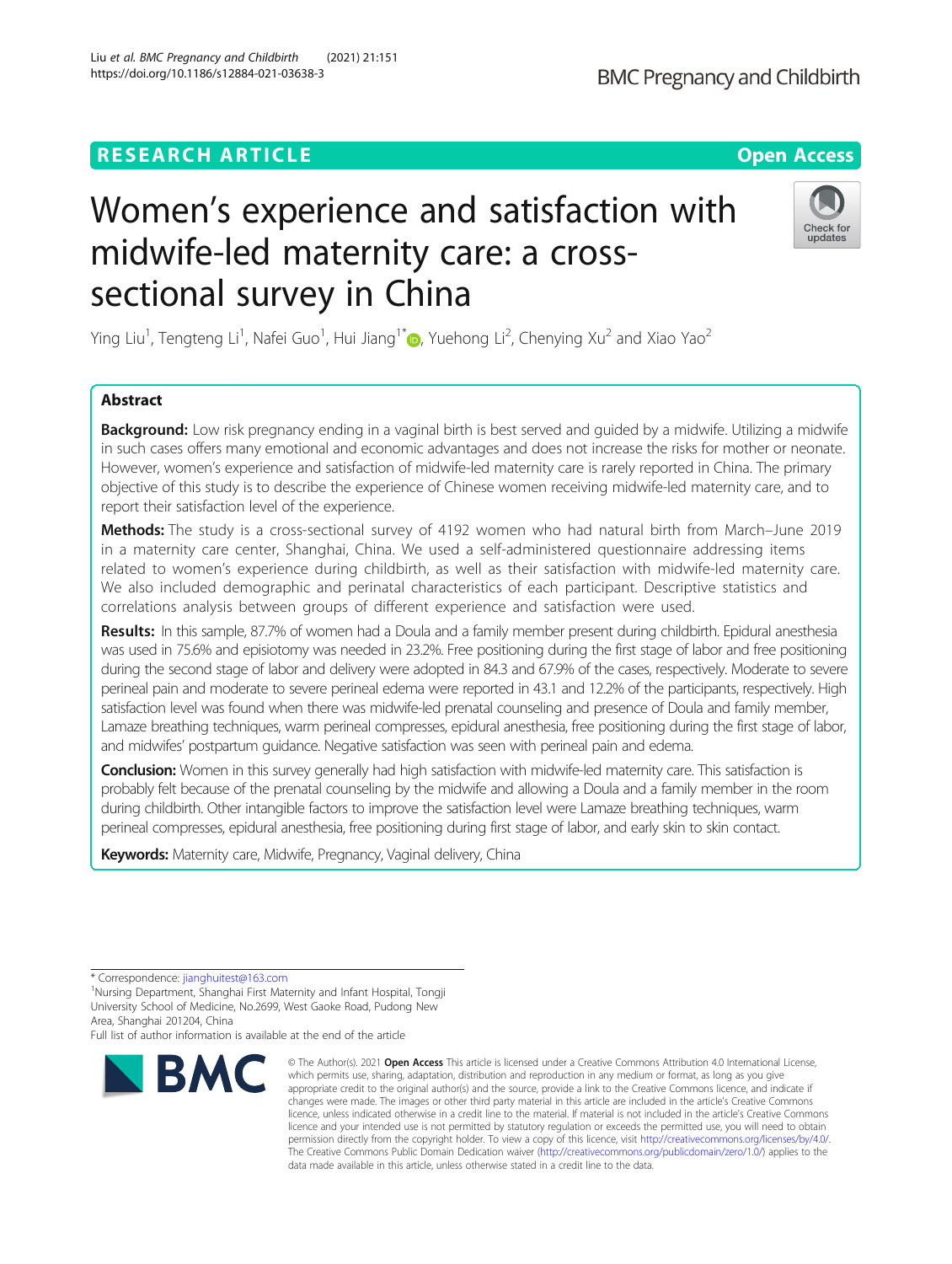## Background

Natural birth guided by a midwife is the optimal service for low-risk pregnancy without increasing the risks for mothers and neonates [\[1](#page-8-0)]. Two studies in Shanghai found women's choices of delivery, are influenced by complex internal and external factors [[2,](#page-8-0) [3](#page-8-0)]. Vaginal delivery is motivated by factors such as fast recovery, immediate breastfeeding, and powerful bonding [\[4](#page-8-0)]. In addition, women delivering vaginally reported greater fulfillment and less distress than those delivering by cesarean section (C-S) even many years post-delivery [\[5](#page-8-0)]. Wang reported that labor pain and lack of social support during childbirth were the major reasons for women to request a C-S [[6\]](#page-8-0). These factors may explain the high C-S rates in China which remains 41.1–45.6% (nationwide from 2012 to 2016) [\[7](#page-8-0)]. Women tend to view the C-S as a way to avoid pain, when in fact a C-S is not devoid of pain and carries many adverse maternal and neonatal outcomes [\[8](#page-8-0), [9](#page-8-0)]. All across the World, there is a growing interest for midwife or a team of midwives leading the planning, organization, and delivery of care, with some consultation from obstetricians [[10](#page-8-0)–[12](#page-8-0)]. This midwifeled team compared to obstetrician-led maternity care was associated with lower maternal and neonatal mortality, lower C-S rate, lower and better postpartum wellbeing  $[10, 12-14]$  $[10, 12-14]$  $[10, 12-14]$  $[10, 12-14]$  $[10, 12-14]$  $[10, 12-14]$  $[10, 12-14]$ . In the scope of midwifery, according to the framework for quality maternal and newborn care, effective practice for childbearing women and infants includes education, information, health promotion and public health; assessment, screening and care planning; promotion of normal process and prevention of complications; first-line management of complication and so on  $[12]$  $[12]$ .

Maternity care in China is predominantly hospitalbased and obstetrician-led [\[15\]](#page-9-0). With the Chinese modernization campaign in the 1980s, a medical model had been widely used and led to medicalization and hospitalization of childbirth throughout China [[16](#page-9-0)]. By 2018, hospital delivery rate approaches 100% especially in large cities such as Shanghai and Beijing. As the largest developing and the largest population country, China bears a substantial burden of maternity care and faces a serious shortage of obstetricians, obstetric nurses, and midwives. This fact prompted the National Health Commission of the People's Republic of China to release the Maternal and Child Safety Action Plan (2018–2020) in May 2018. This action plan aimed at advocating women-centered hospital delivery services and establishing a safe and comfortable delivery environment for women.

In China, there is no nationally recognized registration system of midwives [[17](#page-9-0)]. Midwife only certified by some local health bureau. Midwifery is a branch of nursing, and all midwives have to be a registered nurse with nursing licenses [[15,](#page-9-0) [18](#page-9-0)]. Midwives are mainly responsible for providing care during labor collaborating with other health professionals and being supervised by obstetricians  $[18, 19]$  $[18, 19]$  $[18, 19]$ . To be a midwife, first, they have to finish their education in midwifery for 3–4 years in college or university, some may have a nursing education background  $[17, 20]$  $[17, 20]$  $[17, 20]$  $[17, 20]$  $[17, 20]$ . Then they should pass the nurse qualification examination, and achieve all the requirements to become a registered nurse [[20\]](#page-9-0). Besides this, to get a midwife certification from the local health bureau, they must have at least one year of working experience in the labor room, and receive specific training and pass the qualification test. With certificates, they can be employed and provide care in hospitals, and their certificates should be recertified every two years.

Over the past decade there had been substantial reform in providing maternal and child health care in China [[21](#page-9-0)]. Due to lacking bachelor degree education in midwifery, and being a sub-branch of the nursing profession, the development of the midwifery profession in China is limited [[15\]](#page-9-0). Still, midwives are incontrovertible important birth-care providers in China and gradually starts to play a leading role in providing intrapartum care for women with normal labor in the hospital delivery room especially in obstetrics and gynecology hospital [[13,](#page-8-0) [16,](#page-9-0) [22\]](#page-9-0). Some midwifery initiatives were launched to revive the importance of the profession. In 2007, a midwife-led normal birth unit was developed in Hangzhou, which now acted as an example of midwifeled maternity care in China [[23\]](#page-9-0). The China Maternal and Child Health Association also started a series of measures to promote vaginal delivery and midwifery care [[7\]](#page-8-0). By 2014, eight regional training centers were providing midwifery training. Tertiary hospitals now have a cadre of midwives to manage labor and delivery [\[7](#page-8-0)]. Now women with 37–41 weeks of gestation, a singleton pregnancy, cephalic presentation, longitudinal lie, normal cardiotocograph are encouraged to try a vaginal birth in the hospital labor ward with the help of midwives. A midwife can also provide prenatal counseling and birth planning in the midwife clinic and offer childbirth education and psychological support to women in a postpartum obstetric ward in China [[15\]](#page-9-0).

As the one-child policy fades and the new universal two-child policy unfolded in China [[24\]](#page-9-0), more Chinese families can expect a second child. Clinicians and women are choosing natural vaginal delivery for the first pregnancy to avoid a repeated C-S and its associated risks [\[7](#page-8-0)]. This new trend towards encouraging and supporting natural birth elevates the importance of midwives in assisting vaginal delivery. The shift in policy and concerns for the risk of C-S [\[25](#page-9-0)], coupled with new guidelines to promote natural birth are producing tangible results in decreasing C-S rates in cities like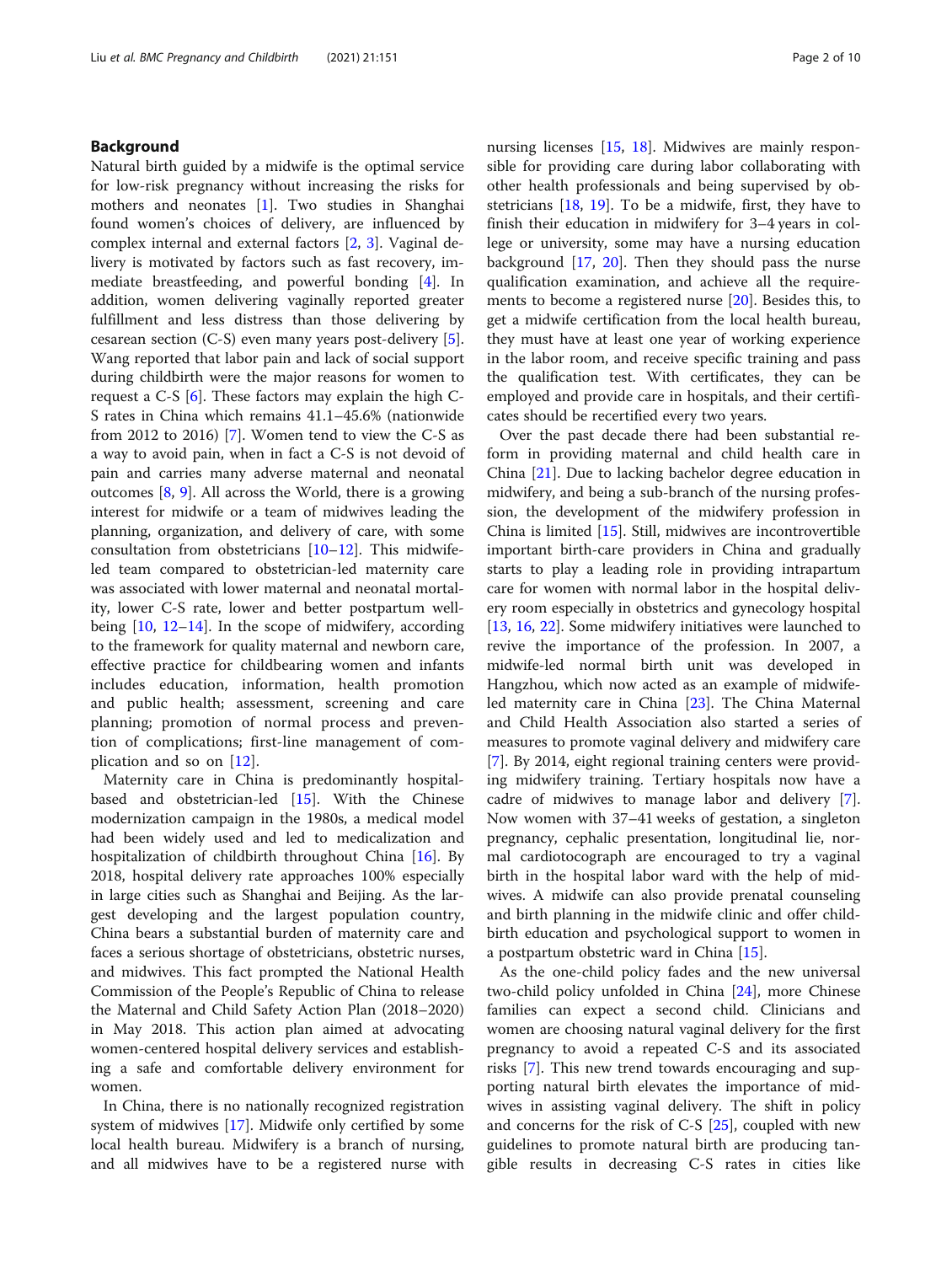Shanghai [\[26](#page-9-0)]. We need to look at the effect of all these changes on the quality of care and patients' safety, as well as assess the overall level of patients' satisfaction resulting from this shift in health care paradigms. The aim of this study was: (1) to describe the women's experience and satisfaction of midwife-led maternity care in Shanghai, China. Experience items directly and indirectly related to midwifery care practice were included. Such as midwife-led prenatal counseling, doula and family member at delivery, midwives' postpartum guidance, women's perineum pain 2 h after delivery. (2) to explore the relationship between women's experience and satisfaction and to investigate the predictiors of women's satisfaction.

#### Methods

#### Study design, setting, and participants

This was a cross-sectional, descriptive survey conducted among women receiving midwife-led maternity care in Shanghai, China. A self-developed questionnaire was used to investigate women's experience and satisfaction with childbirth. The impact of women's experience on their satisfaction with midwife-led maternity care was examined, and demographic and perinatal variables related to women's satisfaction were included as confounding factors.

The study was conducted in Shanghai First Maternity and Infant hospital. It is one of the 3-A-Class Obstetrics and Gynecology Specialized Hospitals in Shanghai and it's been a baby-friendly Hospital since 1992. The hospital is a 749-bed facility, with 400 beds for obstetrics wards, 225 beds for gynecology wards, 14 beds for labor room, and 110 beds for neonate ward. It is one of China's largest providers of maternity care with about 30,000 deliveries per year. The C-S rate was about 41%. Over the study period (4 months), there were about 5191 vaginal births in this hospital, and 4989 (96.1%) of them received midwife-led care, only 202 (3.9%) of them received doctor-led care. For women who had C-S, they all received doctor-led care. The general hospital stay was 36 h after vaginal birth and 48–60 h after C-S.

In this setting, according to Renfrew framework of maternal and newborn care  $[12]$  $[12]$ , the health policy in China [[17,](#page-9-0) [20](#page-9-0)], and the local and hospital regulations [[13\]](#page-8-0), the midwife-led care is provided by midwives who are hired and work in the hospital providing intrapartum care in the labor room and part of antenatal care and postnatal care to women with low-risk pregnancy and women planned to have a natural birth.

Midwives usually provide antenatal care through midwife clinics. For all pregnant women in China, antenatal care is usually provided by obstetricians and midwives' antenatal clinical services are only available in some teaching hospitals in developed cities. In this setting, the

midwife clinic is available as part of midwife-led maternal care. For women who plans to have a natural birth, they are advised to go to the midwife clinic. In the clinic, they could get a one-to-one individual consult by a senior midwife, and personalized antenatal care would be given, including health education on exercise, nutrition, weight management, birth plan, birth skill, and motherfetal monitory. Intrapartum care usually starts when the women are transferred into the labor room from the Emergency Room or obstetrics wards (usually when cervical dilation is 2–3 cm), and ends when the women are transferred to the obstetrics ward (usually 2–3 h after delivery). Intrapartum care includes educating the women, assessing labor progress, providing continuous emotional support during labor, encouraging mobility in labor, offering pain relief measures, delivering the newborn, performing an episiotomy and repairing perineal if necessary, and facilitating skin-to-skin contact. The postnatal care includes immediate postpartum care in the labor room, postpartum visit in the obstetric wards, and postpartum recovery consulting through the midwife clinic. To promote continuity of care, the postpartum visit is usually given by the midwife who takes main responsibility during intrapartum care, and the visiting time is the next morning after delivery before the women discharge from the hospital. Assessing the postpartum recovery process, health education, and facilitating breastfeeding are provided.

All women who have received midwife-led care and met the inclusion criteria were consecutively enrolled. The study inclusion criteria were (1) Age greater than 18 years; (2) Singleton birth; (3) Gestational age greater than 32 weeks; (4) Apgar score greater than 7 at 1 min; (5) Competency in Mandarin; (6) Ablity to access a mobile phone and complete an electronic questionnaire. All women who have received midwife-led care and met the inclusion criteria were consecutive enrolled, and only women who refused to participate in the study were excluded.

There were 4832 eligible women in the study period who were approached and 4216 of them agree to participate. Then 4145 unique questionnaires were received (71 duplicate cases were eliminated), and after a careful examination of all the data, 24 cases with missing data were eliminated. Finally, a total of 4192 participants remained (86.8% response), corresponding to 80.8% of all vaginal delivery population during the study period.

#### Data collection

The study was conducted over a 4 months period (March 2019–June 2019). The data collection was conducted in the labor room. The research staff approached eligible women, who were 2–3 h postpartum after delivery, have finished the routine postpartum assessment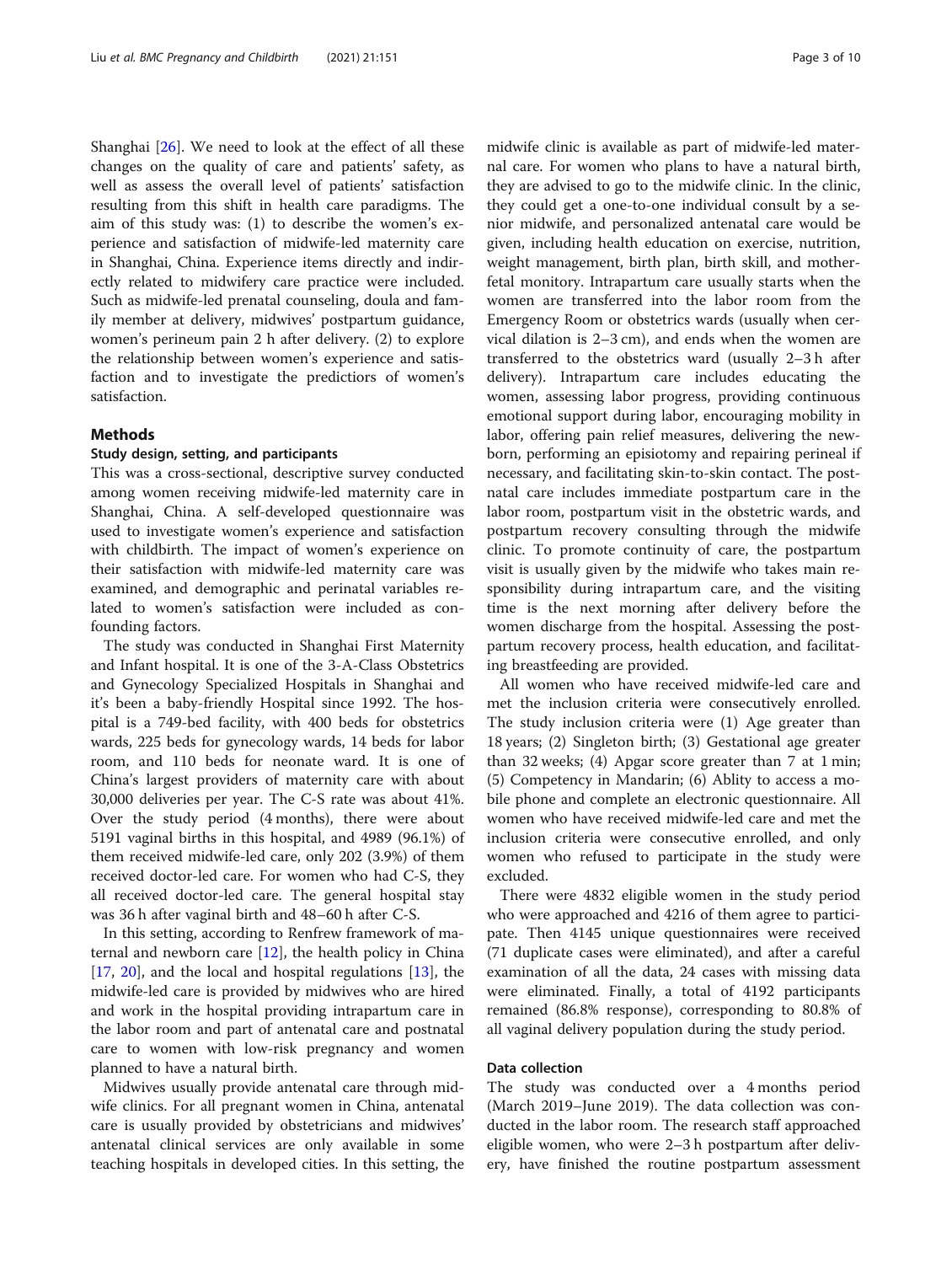<span id="page-3-0"></span>and education provided by midwives, ready, and waiting to be transferred to the obstetric wards. The research staff informed them the purpose and procedure of the study and women were reassured that refusal to participate will not affect their care. After obtaining informed consent, the research staff instructed the participants to fill in the questionnaire on their mobile phones through the electronic questionnaire connected to the WeChat app. Adequate time was allowed for participants to ask questions and rest if they have any problems with the questionnaire. And if bad experience was reported by the women, the next morning after delivery, the midwife would go to the obstetrics ward and give a routine postpartum visit. During the visit, the bad experience would be discussed and women's suggestions or advices for improving midwife-led care were collected.

## Instrument

Data were collected using a self-administered questionnaire that had three sections: demographics, experience, and satisfaction section (see [supplementary file](#page-8-0)). The questionnaire was developed from literature reviews, experts' opinions, and current practice of midwifery care in the hospital to address the study objectives.

(1) Demographic section: Demographic and perinatal factors that may affect women' s satisfaction with childbirth were included, such as women's age, household registration location, parity, gestational age, sex of neonate, weight of neonate (Table 1). (2) Experiences section: A 13-item questionnaire was developed specially for this study (Table [2](#page-4-0)). Experience directly related to midwifery care practice, such as midwife-led prenatal counseling (antenatal care), presence of doula and family member at delivery (intrapartum care), and midwives' postpartum guidance (postnatal care), and experience indirectly related to midwifery care practice such as perineum pain 2 h after delivery. Ten Yes or No Experience items included: midwife-led prenatal counseling, presence of doula and family member at delivery, Lamaze breathing techniques, warm perineal compresses, epidural anesthesia, free positioning during the first and second stage of labor, episiotomy, early skin to skin contact, and midwifes' postpartum guidance. And three other experience items such as perineal laceration, perineal pain, and perineal edema were rated from 1 to 4  $(1 = \text{absence and } 4 = \text{severe degree}).$ 

(3) Satisfaction section: Women's satisfaction with the childbirth experience was rated 1 to 10  $(1 = not satisfied,$ 10 = completely satisfied).

### Ethical considerations

Ethical approval was obtained from the hospital Institutional Review Board. Furthermore informed consent was obtained from every participant. Participants were assured that the information collected in this study was

**Table 1** Relationships of the satisfaction score with demographic and perinatal characteristics of the participants ( $N = 4192$ )

| <b>Variables</b>                 | $n\frac{6}{6}$ | Satisfaction Mean ± SD | t/F value | p value |
|----------------------------------|----------------|------------------------|-----------|---------|
| Age                              |                |                        | 1.182     | 0.237   |
| $18 - 34y$                       | 3721 (88.8)    | $8.957 \pm 0.77$       |           |         |
| $\geq$ 35 y                      | 471 (11.2)     | $8.912 \pm 0.77$       |           |         |
| Household registration location  |                |                        | 4.457     | < 0.001 |
| Shanghai                         | 1303 (31.1)    | $9.03 \pm 0.72$        |           |         |
| Non-Shanghai                     | 2889 (68.9)    | $8.92 \pm 0.79$        |           |         |
| Parity                           |                |                        | 9.946     | < 0.001 |
| Primipara                        | 3106 (74.1)    | $9.02 \pm 0.73$        |           |         |
| Multipara                        | 1086 (25.9)    | $8.75 \pm 0.83$        |           |         |
| <b>Gestational age</b>           |                |                        | $-2.841$  | 0.005   |
| Preterm (196-258 days)           | 143(3.4)       | $8.77 \pm 0.93$        |           |         |
| Full term (259-293 days)         | 4049 (96.6)    | $8.96 \pm 0.76$        |           |         |
| Sex of neonate                   |                |                        | 2.984     | 0.003   |
| Boy                              | 2192 (52.3)    | $8.99 \pm 0.75$        |           |         |
| Girl                             | 2000 (47.7)    | $8.92 \pm 0.79$        |           |         |
| Weight of neonate                |                |                        | 3.882     | 0.021   |
| Low birth weight (1500-2499 g)   | 83 (2.0)       | $8.72 \pm 0.81$        |           |         |
| Nomal birth weight (2500-3999 g) | 3954 (94.3)    | $8.96 \pm 0.77$        |           |         |
| Fetal macrosomia (≥4000 g)       | 155(3.7)       | $8.94 \pm 0.69$        |           |         |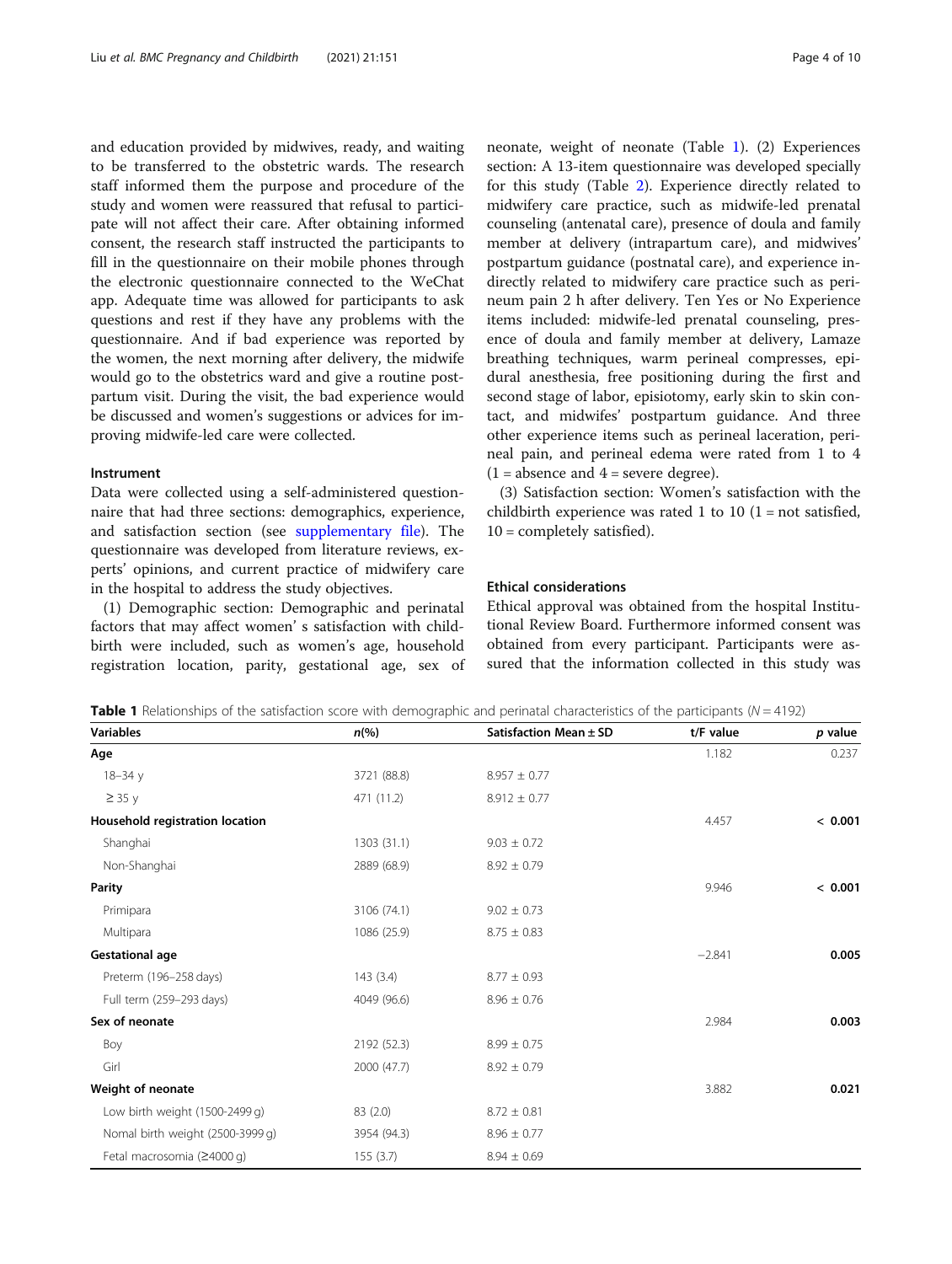<span id="page-4-0"></span>**Table 2** Relationships of the satisfaction score with women's experience during childbirth of the participants ( $N = 4192$ )

| <b>Experience item</b>                          | $n\left(\%\right)$ | Satisfaction Mean ± SD | t/F value | $p$ value |
|-------------------------------------------------|--------------------|------------------------|-----------|-----------|
| Midwife-led prenatal counseling                 |                    |                        | $-25.496$ | < 0.001   |
| No                                              | 1945 (46.4)        | $8.65 \pm 0.75$        |           |           |
| Yes                                             | 2247 (53.6)        | $9.21 \pm 0.69$        |           |           |
| Presence of doula and family member at delivery |                    |                        | $-15.452$ | < 0.001   |
| No                                              | 515 (12.3)         | $8.47 \pm 0.89$        |           |           |
| Yes                                             | 3677 (87.7)        | $9.02 \pm 0.73$        |           |           |
| Lamaze breathing techniques                     |                    |                        | $-22.597$ | < 0.001   |
| No                                              | 2468 (58.9)        | $8.74 \pm 0.76$        |           |           |
| Yes                                             | 1724 (41.1)        | $9.26 \pm 0.67$        |           |           |
| Warm perineal compresses with red-bean bags     |                    |                        | $-25.145$ | < 0.001   |
| No                                              | 2929 (69.9)        | $8.77 \pm 0.76$        |           |           |
| Yes                                             | 1263 (30.1)        | $9.38 \pm 0.60$        |           |           |
| Epidural anesthesia                             |                    |                        | $-22.560$ | < 0.001   |
| No                                              | 1024 (24.4)        | $8.51 \pm 0.82$        |           |           |
| Yes                                             | 3168 (75.6)        | $9.10 \pm 0.70$        |           |           |
| Free position during the first stage of labor   |                    |                        | $-8.496$  | < 0.001   |
| No                                              | 659 (15.7)         | $8.72 \pm 0.86$        |           |           |
| Yes                                             | 3533 (84.3)        | $9.00 \pm 0.74$        |           |           |
| Free position during the second stage of labor  |                    |                        | $-1.092$  | 0.275     |
| No                                              | 1345 (32.1)        | $8.93 \pm 0.75$        |           |           |
| Yes                                             | 2847 (67.9)        | $8.96 \pm 0.78$        |           |           |
| Episiotomy                                      |                    |                        | $-2.313$  | 0.021     |
| No                                              | 3221 (76.8)        | $8.94 \pm 0.78$        |           |           |
| Yes                                             | 971 (23.2)         | $9.00 \pm 0.73$        |           |           |
| Laceration of perineum                          |                    |                        | 3.530     | 0.014     |
| No                                              | 1053 (25.1)        | $8.96 \pm 0.75$        |           |           |
| I <sup>st</sup> degree                          | 1596 (38.1)        | $8.91 \pm 0.79$        |           |           |
| 2nd degree                                      | 1541 (36.8)        | $8.99 \pm 0.76$        |           |           |
| 3rd degree                                      | 2(0.0)             | $9.40 \pm 0.42$        |           |           |
| Early skin to skin contact                      |                    |                        | $-1.319$  | 0.187     |
| No                                              | 2476 (59.1)        | $8.92 \pm 0.77$        |           |           |
| Yes                                             | 1716 (40.9)        | $9.01 \pm 0.65$        |           |           |
| Midwives' postpartum guidance                   |                    |                        | $-12.984$ | < 0.001   |
| No                                              | 92 (2.2)           | $7.94 \pm 1.11$        |           |           |
| Yes                                             | 4100 (97.8)        | $8.97 \pm 0.74$        |           |           |
| Perineum pain two hours after delivery          |                    |                        | 4.105     | 0.006     |
| Almost no pain                                  | 606 (14.5)         | $9.05 \pm 0.76$        |           |           |
| Mild pain                                       | 1778 (42.4)        | $8.95 \pm 0.75$        |           |           |
| Moderate pain                                   | 1112 (26.5)        | $8.91 \pm 0.81$        |           |           |
| Severe pain                                     | 696 (16.6)         | $8.93 \pm 0.75$        |           |           |
| Perineum edema two hours after delivery         |                    |                        | 5.314     | 0.001     |
| Almost no edema                                 | 1831 (43.7)        | $9.00 \pm 0.71$        |           |           |
| Mild edema                                      | 1850 (44.1)        | $8.92 \pm 0.81$        |           |           |
| Moderate edema                                  | 450 (10.7)         | $8.88 \pm 0.82$        |           |           |
| Severe edema                                    | 61(1.5)            | $8.94 \pm 0.71$        |           |           |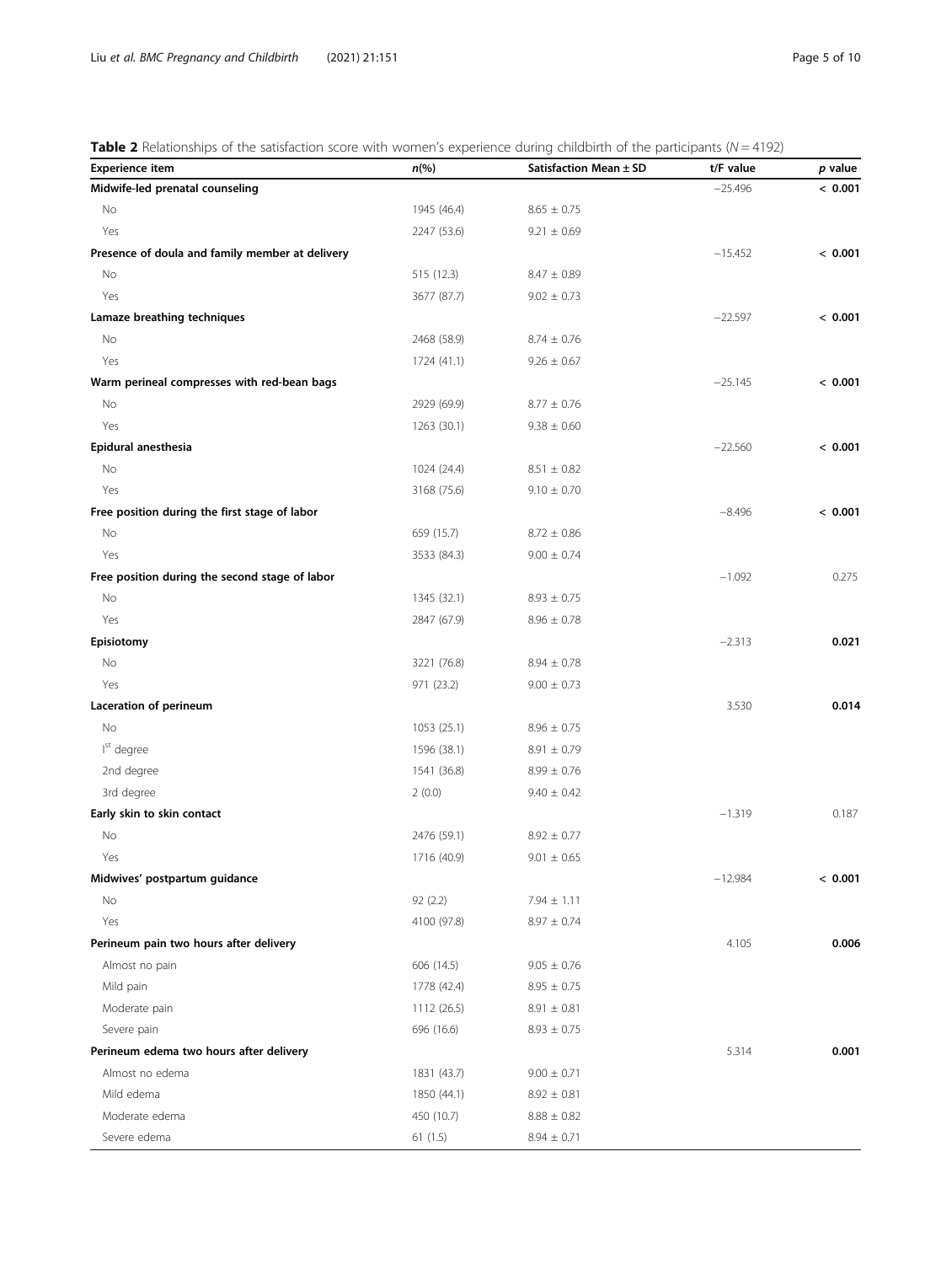confidential and anonymous, and their participation was totally voluntary.

#### Data analysis

Data were analyzed using the Statistical Package for Social Science (SPSS) 22.0 version for Windows. Demographic characteristics, labor experience, and satisfaction are reported using descriptive statistics. Shapiro-Wilk normality test was used to verify the normality of variables [\[27\]](#page-9-0). Group differences of satisfaction were tested by t-test or one-way ANOVA. Multiple linear regression analysis was performed to explore the predictors of satisfaction scores. Women's experience that related to satisfaction in univariate analysis ( $p < 0.05$ ) were brought into the multiple regression analysis with the stepwise procedure (entry 0.05, removal 0.10), and demographic variable added as control variables. The alpha level of significance was set at 0.05.

## Results

## Characteristics of the participants and satisfaction (Table [1\)](#page-3-0)

Table [1](#page-3-0) describes the demographic and perinatal characteristics of the participants. Age ranged from 18 to 45 years (average 29.8 years). The majority of women were primipara (74.1%). The gestational age of neonates ranged from 210 to 290 days (mean  $276.4 \pm 8.5$  days). The average score of women's satisfaction with midwifeled maternity care was  $9.0 \pm 0.8$ . The univariable analysis showed that women's household registration location, parity, gestational age, sex of neonate, weight of neonate were factors significantly related to women's satisfaction with childbirth.

#### Women's experience (Table [2\)](#page-4-0)

In this study, as a component of antenatal care, only 53.6% of women received midwife-led prenatal counseling. With regards to intrapartum care, 87.7% of deliveries had a Doula or a family member and only 23.2% had episiotomy. Labor pain was controlled with epidural anesthesia in 75.6%. Hot perineal compresses with redbean bags were used in 30.1% while Lamaze breathing technique was utilized by 40.1%. 97.7% of women reported that they got postpartum guidance from midwives. The univariable analysis showed that midwife-led prenatal counseling, presence of doula and family member at delivery, Lamaze breathing techniques, warm perineal compresses with red-bean bags, epidural anesthesia, free position during the first stage of labor, episiotomy, laceration of perineum, midwives' postpartum guidance, perineum pain two hours after delivery, and perineum edema two hours after delivery were significantly related to women's satisfaction with childbirth.

Women's experience associated with satisfaction (Table 3) Multiple linear regression analysis was conducted to investigate the predictiors of women's satisfaction. As shown in Table 3, experience with midwife-led prenatal counseling, Doula and family member presence, Lamaze breathing techniques, warm perineal compress, epidural anesthesia, free positioning during the first stage of labor, and midwives' postpartum guidance were positively associated with women's satisfaction.

## **Discussion**

In this study, women's experience and satisfaction with midwife-led maternity care were investigated, as well as their correlation. Firstly, We will discuss the experiences items that significantly related to women's satisfaction with childbirth. Then the experiences items, that did not show significant relationships with satisfaction but actually were very important indicators to reflect the quality of care, will be discussed.

Midwife-led interventions are associated with efficient use of resources and have a positive impact on maternal health outcomes [[12](#page-8-0)]. Midwives, trained with ICM global standards could play an important role in maternal and newborn care  $[12]$  $[12]$ . A recent study highlights the substantial potential of midwives (trained according to

Table 3 Multiple linear regression analysis of factors associated with women's satisfaction

|                                                           | В        | <b>SE</b> | ß        | t        | P valuet |
|-----------------------------------------------------------|----------|-----------|----------|----------|----------|
| (Constant)                                                | 7.088    | 0.157     |          | 45.064   | < 0.001  |
| Household registration location (Ref:Shanghai)            |          |           |          |          |          |
| Non-Shanghai                                              | $-0.052$ | 0.02      | $-0.031$ | $-2.541$ | 0.011    |
| Sex of neonate (Ref: boy)                                 |          |           |          |          |          |
| girl                                                      | $-0.043$ | 0.019     | $-0.028$ | $-2.311$ | 0.021    |
| Midwife-led prenatal counseling (Ref: no)                 |          |           |          |          |          |
| yes                                                       | 0.356    | 0.02      | 0.231    | 17.954   | < 0.001  |
| Presence of doula and family member at delivery (Ref: no) |          |           |          |          |          |
| yes                                                       | 0.292    | 0.03      | 0.125    | 9.681    | < 0.001  |
| Lamaze breathing techniques (Ref: no)                     |          |           |          |          |          |
| yes                                                       | 0.319    | 0.02      | 0.204    | 16.048   | < 0.001  |
| Warm perineal compresses with red-bean bags (Ref: no)     |          |           |          |          |          |
| yes                                                       | 0.445    | 0.021     | 0.265    | 21.457   | < 0.001  |
| Epidural anesthesia (Ref: no)                             |          |           |          |          |          |
| yes                                                       | 0.413    | 0.025     | 0.23     | 16.784   | < 0.001  |
| Free position during the first stage of labor (Ref: no)   |          |           |          |          |          |
| yes                                                       | 0.077    | 0.027     | 0.036    | 2.863    | 0.004    |
| Midwives' postpartum guidance (Ref: no)                   |          |           |          |          |          |
| yes                                                       | 0.787    | 0.064     | 0.15     | 12.316   | < 0.001  |

† Parity, gestational age, weight of neonate, episiotomy, laceration of perineum, perineum pain 2 h after delivery, perineum edema 2 h after delivery did not statistically affect satisfaction ( $P > 0.05$ )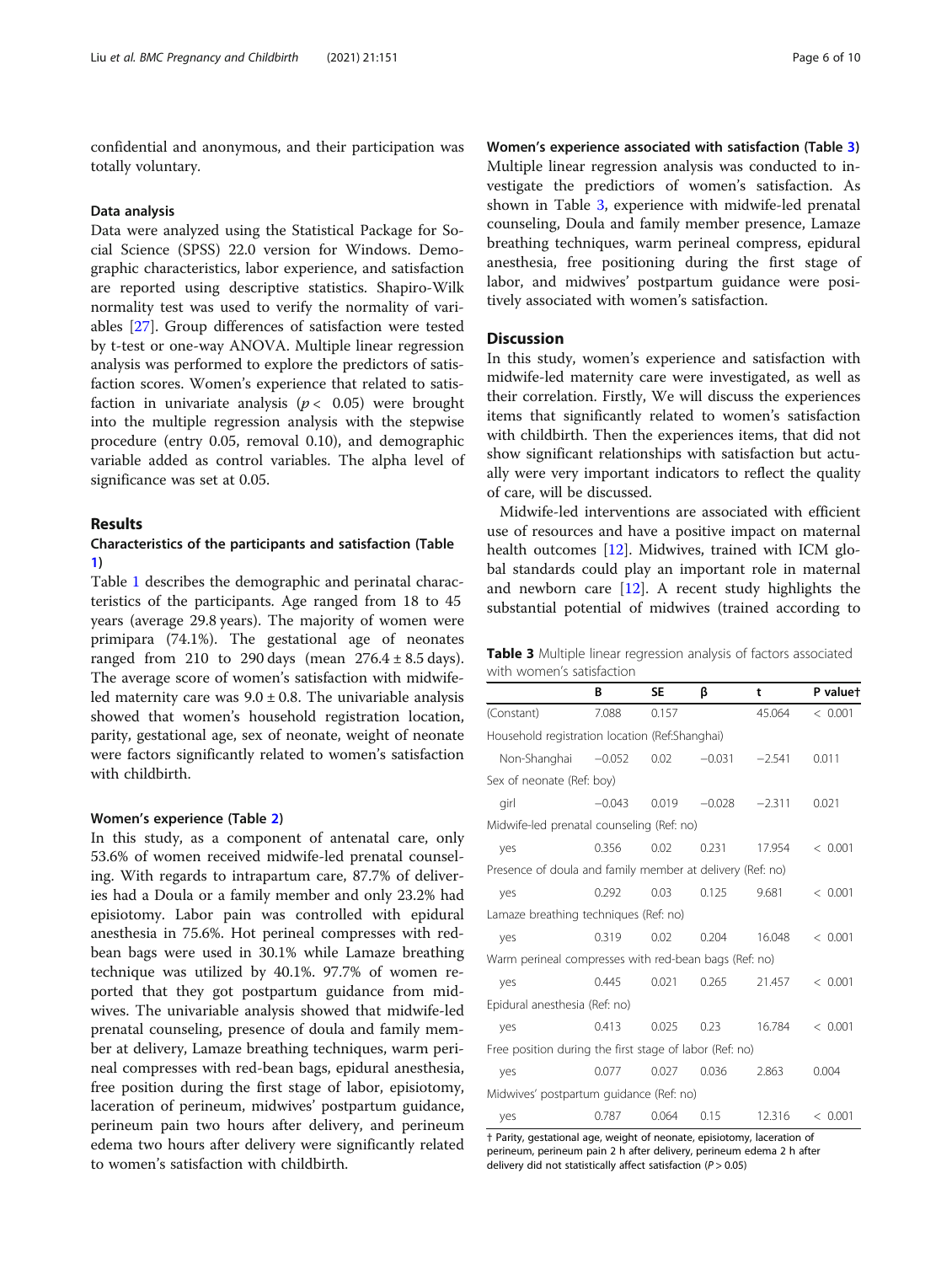ICM standards) as a single occupation group to contribute to reducing maternal and neonatal mortality and stillbirths if they are a part of a multidisciplinary team operating within an enabling environment  $[14]$ . In this study, in one of the high-level Maternity and Infant hospitals in Shanghai, midwives are registered nurses with nursing licenses and get midwifery certification from the Shanghai health bureau. They are competent to provide intrapartum care in the labor room and a part of antenatal care and postnatal care to women with low-risk pregnancies and planned to have a natural birth. And we found that midwifery practice, such as prenatal counseling, labor companion, pain relief & comfort improving measures were positively associated with women's satisfaction.

## Satisfaction with midwife-led prenatal counseling & postpartum guidance

Providing health education, information and emotional support to women are the main components of maternal care [[17\]](#page-9-0), and these are what the midwives offer in prenatal counseling and postpartum guidance. Midwife-led prenatal counseling is an important part of prenatal care. Studies have shown that this approach can improve women's confidence for natural birth. Women tend to consider midwives to be the designated health caregivers for providing prenatal health education [\[28](#page-9-0), [29\]](#page-9-0). A qualitative study in Sweden found that women experienced a greater sense of calm and preparedness from midwife-led prenatal counseling, and increased their tolerance for the uncertainty related to the birthing process [[30\]](#page-9-0). In our study, counseling was offered by skilled midwives who had at least 10 y of maternity care experience. The content of counseling included rational diet with balanced nutrition, supplements, proper exercise, and recognition of signs of labor. Verbal and written health information is provided. It is shown that women who attend midwife-led prenatal counseling tend to have higher satisfaction score than those who did not, but in our study only 53.6% of women attended the counseling. Obviously, more work needs to be done to increase the number of women attending these counseling sessions.

As for postpartum guidance, our study showed that Midwives' postpartum guidance is significantly related to women's satisfaction with childbirth. But there is a problem that must be recognized, unlike other optional care components, such as a doula companion, providing postpartum guidance to all women is a standard of care. In this study, 2.2% of women didn't think they get postpartum guidance from the midwife. This may be due to the insufficient quality of care, and more high-quality postpartum guidance should be implemented.

## Satisfaction with labor companion

Doula and family member presence at delivery significantly impacts women's satisfaction of the delivery process. Studies found that labor companionship during childbirth can improve women's childbirth experience and even birth outcomes  $[31, 32]$  $[31, 32]$  $[31, 32]$  $[31, 32]$  $[31, 32]$ . In China, labor companion (partner, family member or doula) is recommended in hospitals by the government policy. This standard is implemented in all first level maternity hospitals. However, institutional practices may not be practical in many other hospitals due to safety concerns. Other barriers to implementing this standard are the insufficient recognition of the benefits of companionship and lack of space or privacy concerns [\[31](#page-9-0)]. In our study setting, a maternity care center in Shanghai was able to achieve a remarkable implementation level of 87.7% of labor companionship.

## Pain relief & comfort improving measures versus satisfaction

Labor pain is a complex multidimensional experience and is affected by pain beliefs, tolerance and pain understanding [\[33](#page-9-0)]. In our study, pain relief & comfort improving measures such as warm perineal compresses, Lamaze breathing techniques, and epidural anesthesia correlated highly with women's satisfaction of labor.

Warm perineal compresses used during the second stage of labor are an effective way to reduce pain and third- and fourth- degree perineal lacerations [[34,](#page-9-0) [35](#page-9-0)]. Our warm compresses are prepared using red bean bags that are sterilized and kept in an incubator at 50 degrees Celsius. The natural properties of red beans, recorded in the Compendium of Materia Medica in China, make them excellent warm perineal compresses. The red bean is beneficial to reduce swelling, is safe and non-toxic.

And the warm compress with red bean has strong penetrating power to tissues, which makes it can enhance blood circulation, improve local metabolism, and promote inflammation dissipating, thus to reduce perineal edema and perineal pain.

The Lamaze breathing techniques were invented by Soviet scientists in the late 1940s [\[36](#page-9-0)]. These techniques have become well known worldwide and were originally used for painless childbirth. However, it often fails to achieve painless childbirth. Vojta (one of original of Lamaze method) redefined Lamaze methods' goals: instead of ensuring complete painlessness in birth, Lamaze now aims to prepare women physically and psychologically for childbirth [[36](#page-9-0)]. In our cohort of patients, we found that the use of Lamaze method positively related to women's satisfaction with childbirth.

Epidural anesthesia is the gold standard of labor pain relief, and it is specifically effective during the second and third stage of labor [\[37\]](#page-9-0). In our hospital epidural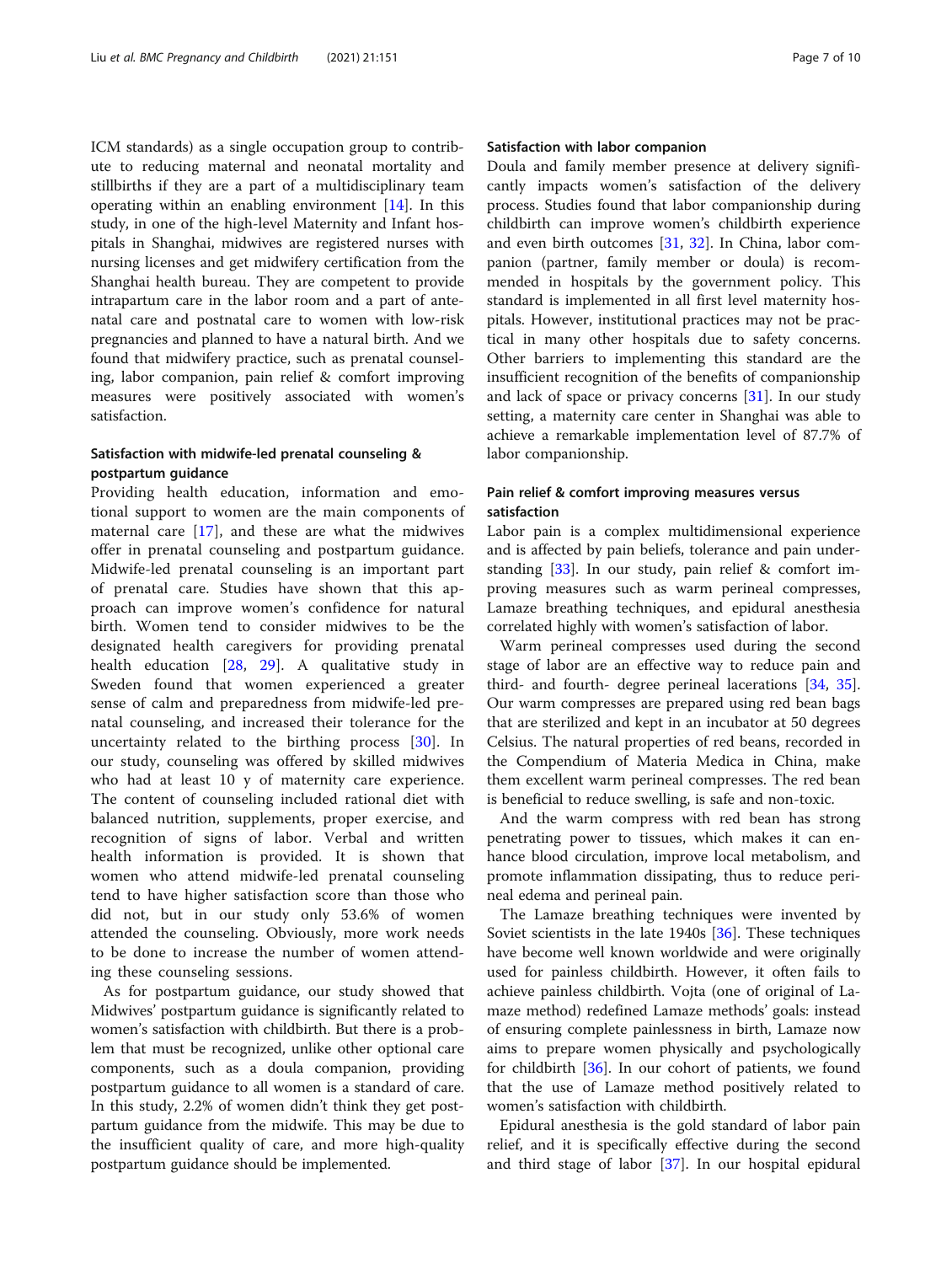anesthesia is administered via an indwelling catheter infusing continuous mixture of low dose local anesthetics and an opioid (0.1% ropivacaine and 0.3% sufentanil). We monitor epidural anesthesia continuously because of its possible risks of maternal hypotension, urinary retention, fever, prolongation of second stage thus total duration of labor [[34,](#page-9-0) [38](#page-9-0)]. The use of epidural anesthesia is not universal around the World. In India for example the knowledge, attitude, and practice regarding epidural anesthesia among parturient women are different [\[39](#page-9-0)]. Kamakshi found that about 33% of the participants knew that delivery is possible without pain, but only 18% were satisfied with the procedure. In Turkey, epidural anesthesia rate for women who have vaginal deliveries is 3.3% [\[40](#page-9-0)]. While in the US, the rate is 60.7–83.5% [\[41](#page-9-0)]. Our hospital rate as reported here is 75.6% for vaginal births, which is quite similar to that described in the US.

#### Episiotomy, perineal laceration

Episiotomy, even though it is a minor incision, is still a surgical incision that can lead to more severe perineal trauma, need for sutures, and possible healing complications [[34,](#page-9-0) [42\]](#page-9-0). These complications increase pain and decrease women's satisfaction. In this study, the use of episiotomy was well controlled (23.2%), and the 3rd degree perineal laceration was very insignificant (2 cases out of 4192). This episiotomy rate is well below other countries, such as Turkey (54.1%) [\[40](#page-9-0)], Nepal (48.8%) [[43\]](#page-9-0), Austria  $(30.0-39.7%)$  [[44\]](#page-9-0). It is interesting to note that our findings show no correlation between episiotomy or perineal laceration and labor satisfaction. It is possible that the use of nerve block prior to the episiotomy might have dulled the negative feelings for the procedure. Another possible explanation is the meticulous care and support given by the delivering midwife to those who have episiotomy or perineum laceration. The prenatal and natal care parturient women received has more impact on their satisfaction than the physical events of labor.

## Skin to skin contact

Although our study did not find the relation between mother-infant skin to skin contact with women's satisfaction. The skin to skin contact with mother after delivery is another standard of care and should not be ignored [\[34,](#page-9-0) [45](#page-9-0)]. The implementation of this standard in our study was far from optimal. Only 40.9% of women with natural vaginal delivery had early skin to skin contact with their babies post-delivery. Our study did not elucidate the reason for this low implementation rate. We can only speculate about the barriers to skin to skin contact. Such barriers might include insufficient staffing, staff time constraint, and safety concerns [\[45\]](#page-9-0). Interventions to improve skin to skin contact through training,

designating health personnel to help with skin to skin contact and teamwork might improve our compliance rates [\[45](#page-9-0)].

Overall, to improve the health care service, the role and competencies of midwives should be utilized. Change in midwife practice, such as expanding the role of midwives, providing maternal care beyond the labor room, such as prenatal counseling and postpartum guidance should be made. Midwifery practice aiming at improving women's experience during childbirth, such as labor companion, pain relief & comfort improving measures should be recommended. The findings of this study could be important evidence as to expand and improve the health care services where the role and competencies of midwives should be utilized. Since Midwifery-led interventions are associated with efficient use of resources and a positive impact on maternal health outcomes [\[12,](#page-8-0) [14\]](#page-9-0) More efforts should be put in policy and system level, to strengthen the capacity of midwives, to improve the midwifery practice and to contribute to the building of sustainable, cost-effective, and equitable health care service [[14](#page-9-0)].

### Limitation

There are several limitations to our study: First, women's satisfaction with childbirth is subjective and complex. In this study, satisfaction was assessed by a brief and simple item rather than a well-organized questionnaire. Also, women's experiences were not assessed by a standardized instrument. These might bring bias in the interpretation of the results. A scale with good reliability and validity to measure women's experience and satisfaction is needed to be developed for future research. Secondly, only Chinese women in a major city (Shanghai) were surveyed. On the one hand, as one of the most economically developed regions in China, the medical resources, practice and concepts in Shanghai differ from many rural areas of China, therefore the results should be generalized with caution. However, on the other hand, Shanghai also has a large amount of transient and floating population. In this study, only 31.3% of the participant are Shanghainese (with local identification). This may increase the representativeness of the sample to a certain extent. Thirdly, some important confounding factors which may affect women satisfaction with childbirth such as length of stay in the hospital were not collected in this study, and this need to be further confirmed by later studies. Moreover, different models of care hadn't been compared in this study.

### Conclusions

In this study, we investigated the experience and satisfaction of 4192 women who've received midwife-led maternity care. With regards to the quality of care, Doula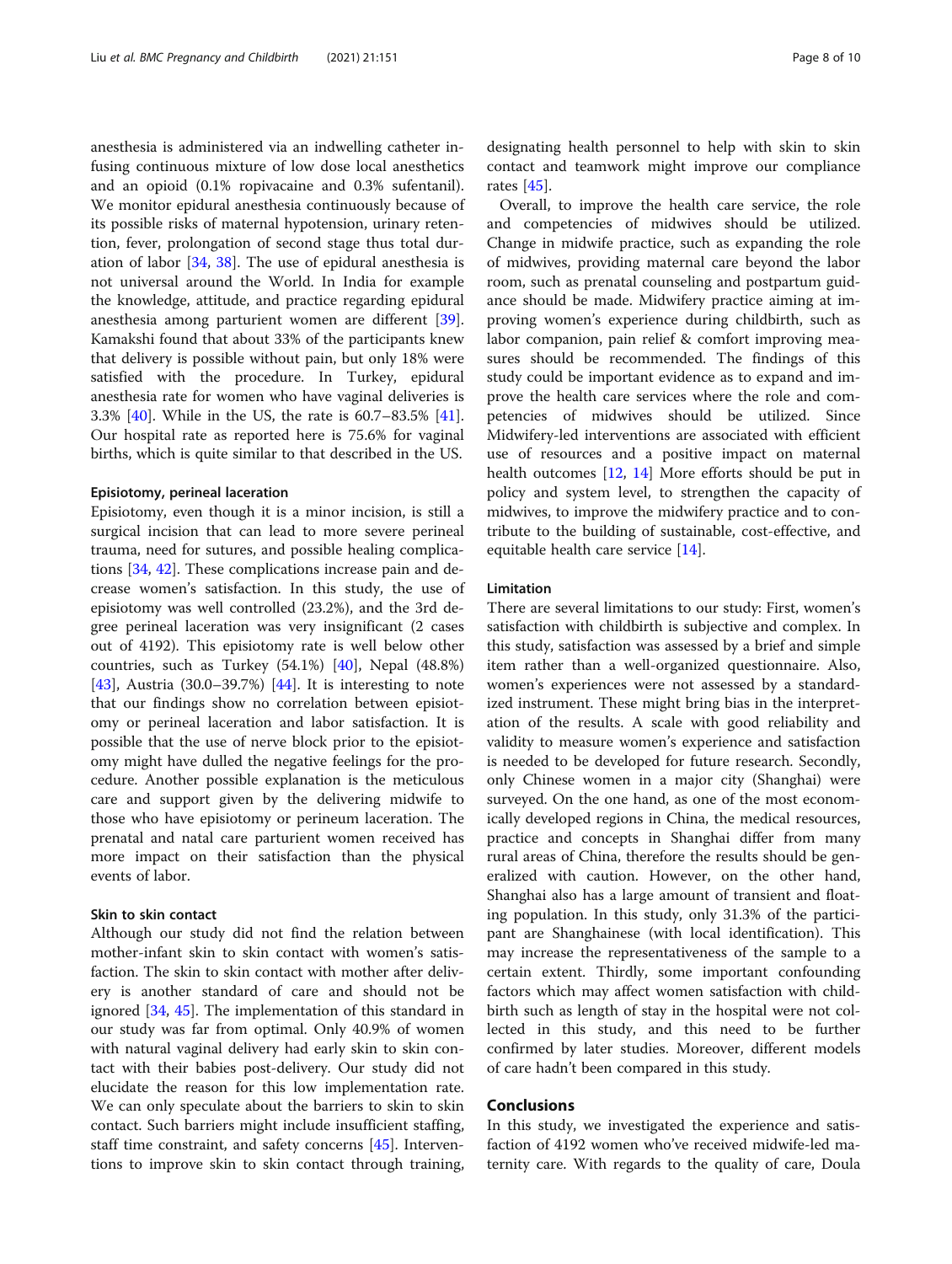<span id="page-8-0"></span>and family member presence during delivery as well as free positioning during the first stage of labor have high emphasis in midwife-led prenatal care (with rates ≥80%). Rate of episiotomy is well controlled (rate 23.2%). However the mother-infant skin to skin contact is far from optimal (rate 40.9%), as well as Midwife-led prenatal counseling (rate 53.6%) which is an important component of midwifery care beyond the labor room. In terms of satisfaction, women generally felt satisfied with midwife-led maternity care. The midwife-led team utilized prenatal counseling, presence of doula and family member, Lamaze breathing techniques, warm perineal compresses, epidural anesthesia, free positioning during the first stage of labor, procedures to promote less pain, and more comfort and postpartum guidance leading to high satisfaction rates for midwife-led maternity care. This study contributed knowledge for understanding the experiences and perspective among birthgiving women in China and the results may be used for improvement in the quality of delivery care as to respond adequately to the women's needs and to find the most cost-effective care model. And increased coverage of midwife-led maternity care are recommended in health care systems. To achieve this, greater efforts should be placed on midwifery education, training, regulation, and enabling environment.

#### Supplementary Information

The online version contains supplementary material available at [https://doi.](https://doi.org/10.1186/s12884-021-03638-3) [org/10.1186/s12884-021-03638-3.](https://doi.org/10.1186/s12884-021-03638-3)

Additional file 1. Experience and Satisfaction with Midwife-led Maternity Care Questionnaire

#### Abbreviations

ANOVA: Analysis of Variance; C-S: Cesarean Section; ICM: International Confederation of Midwives; SPSS: Statistic Package for Social Science; US: United States

#### Acknowledgements

The authors are especially grateful to all who participated in this study, including the faculty at the Shanghai First Maternity and Infant Hospital Affiliated with Tongji University and the mothers who shared their time and information. This study would not have been possible without their assistance.

#### Authors' contributions

HJ, YL developed concept. YYH, CYX and XY collected data. YL analysed and interpreted the data, and was the lead contributor in writing the manuscript. TTL and NFG assisted in data analysis and interpretaion of the results. All authors have seen and approved the manuscript being submitted. The authors read and approved the final manuscript.

#### Funding

This study got the fund supports from the Science and Technology commission of Shanghai Municipality grant No.19DZ2306400, Shanghai municipal medical and health discipline construction projects grant No.2017ZZ02015 and Shanghai First Maternity and Infant Hospital grant No.2017RC08. The funders did not have any role in the study design, data collection, analysis or interpretation of the data, or in the writing of the manuscript.

#### Availability of data and materials

The datasets used for analysis during the current study are available from the corresponding author on reasonable request.

#### Ethics approval and consent to participate

Ethical approval was obtained from the hospital Institutional Review Board (Ethics Committee of Shanghai First Maternity and Infant Hospital, No. KS1913). Furthermore written informed consent was obtained from every participant. Participants were assured that the information collected in this study was confidential and anonymous, and their participation was totally voluntary.

#### Consent for publication

Not applicable.

#### Competing interests

The authors declare that they have no competing interests.

#### Author details

<sup>1</sup>Nursing Department, Shanghai First Maternity and Infant Hospital, Tongji University School of Medicine, No.2699, West Gaoke Road, Pudong New Area, Shanghai 201204, China. <sup>2</sup>Delivery Room, Shanghai First Maternity and Infant Hospital, Tongji University School of Medicine, No.2699, West Gaoke Road, Pudong New Area, Shanghai 201204, China.

#### Received: 12 May 2020 Accepted: 11 February 2021 Published online: 19 February 2021

#### References

- 1. Ferrazzi E, Visconti E, Paganelli AM, Campi CM, Lazzeri C, Cirillo F, Livio S, Piola C. The outcome of midwife-led labor in low-risk women within an obstetric referral unit. J Matern-Fetal Neonat Med. 2015;28(13):1530–6.
- 2. Gu C, Zhu X, Ding Y, Setterberg S, Wang X, Tao H, Zhang Y. A qualitative study of nulliparous women's decision making on mode of delivery under China's two-child policy. Midwifery. 2018;62:6–13.
- 3. Zhang Z, Gu C, Zhu X, Ding Y, Simone S, Wang X, Tao H. Factors associated with Chinese nulliparous women's choices of mode of delivery: a longitudinal study. Midwifery. 2018;62:42–8.
- 4. Darsareh F, Aghamolaei T, Rajaei M, Madani A. Exploring first-time pregnant Women's motivations for planning vaginal delivery: a qualitative study. Iran J Nurs Midwifery Res. 2018;23(6):465–70.
- 5. Bossano CM, Townsend KM, Walton AC, Blomquist JL, Handa VL: The maternal childbirth experience more than a decade after delivery. Am J Obstet Gynecol 2017, 217(3):342.e341–342.e348.
- 6. Wang E. Requests for cesarean deliveries: the politics of labor pain and pain relief in Shanghai, China. Soc Sci Med. 2017;173:1–8.
- 7. Liang J, Mu Y, Li X, Tang W, Wang Y, Liu Z, Huang X, Scherpbier RW, Guo S, Li M, et al. Relaxation of the one child policy and trends in caesarean section rates and birth outcomes in China between 2012 and 2016: observational study of nearly seven million health facility births. BMJ. 2018; 360:k817.
- Wang E, Hesketh T. Large reductions in cesarean delivery rates in China: a qualitative study on delivery decision-making in the era of the two-child policy. BMC Pregnancy Child. 2017;17(1):405.
- 9. Larsson B, Karlstrom A, Rubertsson C, Ternstrom E, Ekdahl J, Segebladh B, Hildingsson I. Birth preference in women undergoing treatment for childbirth fear: a randomised controlled trial. Women Birth. 2017;30(6):460–7.
- 10. Sandall J, Soltani H, Gates S, Shennan A, Devane D. Midwife-led continuity models versus other models of care for childbearing women. Cochrane Database Syst Rev. 2016;4:Cd004667.
- 11. de Jonge A, Sandall J. Improving research into models of maternity care to inform decision making. PLoS Med. 2016;13(9):e1002135.
- 12. Renfrew MJ, McFadden A, Bastos MH, Campbell J, Channon AA, Cheung NF, Silva DR, Downe S, Kennedy HP, Malata A, et al. Midwifery and quality care: findings from a new evidence-informed framework for maternal and newborn care. Lancet. 2014;384(9948):1129–45.
- 13. Hua J, Zhu L, Du L, Li Y, Wu Z, Wo D, Du W. Effects of midwife-led maternity services on postpartum wellbeing and clinical outcomes in primiparous women under China's one-child policy. BMC Pregnancy Child. 2018;18(1):329.